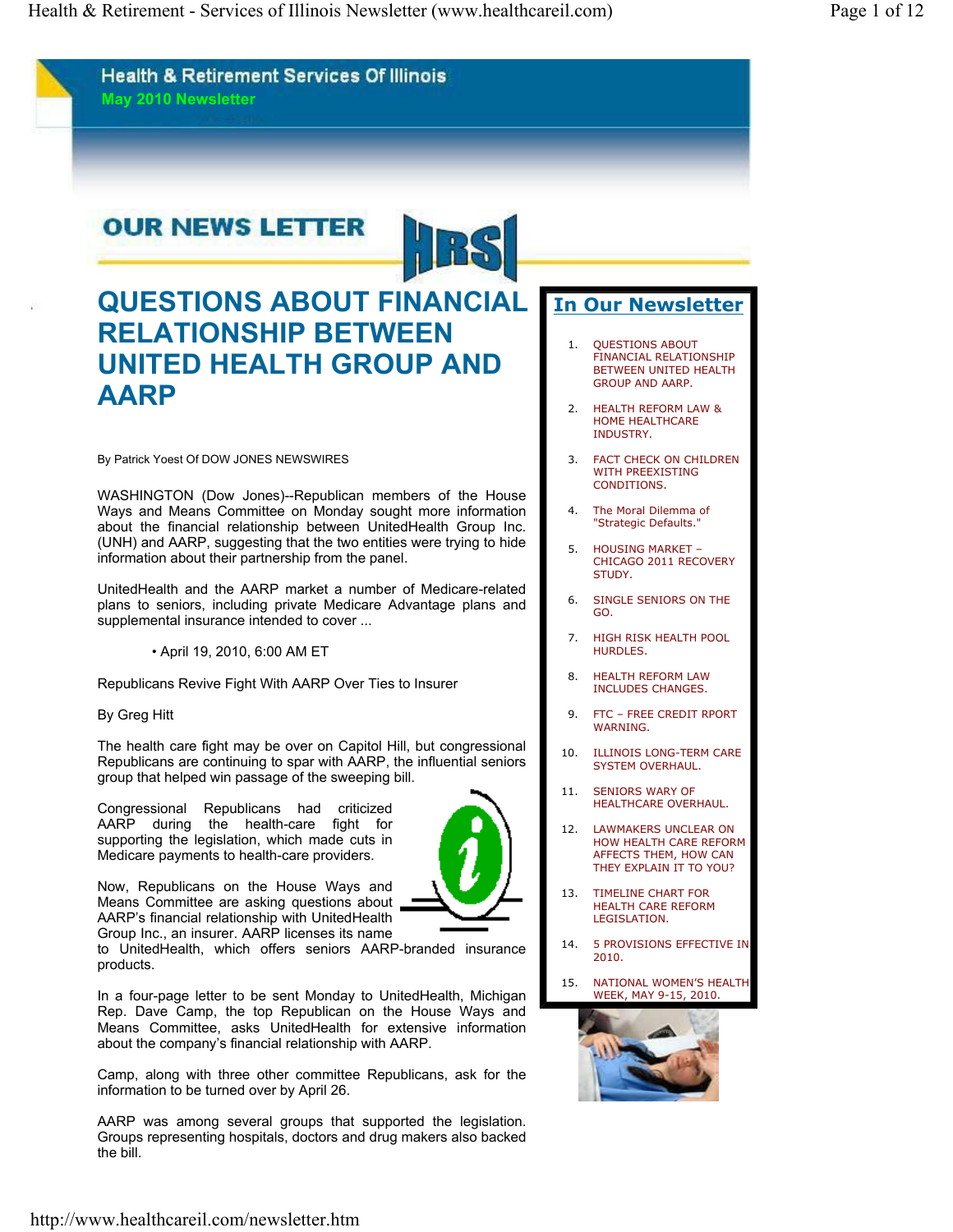### **HEALTH REFORM LAW & HOME HEALTHCARE INDUSTRY.**

#### **Health Reform Law Includes \$40 Billion In Cuts To Home Healthcare Industry.**

Forbes (3/24, Zendrian) reports, "The recent health reform changes will mean \$40 billion in cuts toward home healthcare, according to a report issued by Oppenheimer & Co. on Monday morning. These cuts will spur consolidation in the fragmented industry that collectively took in between \$70 billion and \$80 billion in 2009." Data suggest that "as people are getting older, they often prefer to be taken care of at home."

(back to index)

# **FACT CHECK ON CHILDREN WITH PREEXISTING CONDITIONS.**

#### **Obama Overstated Protections For Children With Preexisting Conditions.**

The AP (3/24, Alonso-Zaldivar) reports the Administration is "scrambling to fix...a gap in coverage improvements for children in poor health. ... Under the new law, insurance companies still would be able to refuse new coverage to children because of a pre-existing medical problem, said Karen Lightfoot, spokeswoman for the House Energy and Commerce Committee." According to the AP, "In recent speeches, Obama has given the impression that the immediate benefit for kids is much more robust," but, according to Senate HELP Committee spokeswoman Kate Cyrul, "full protection for children would not come until 2014." The AP adds, "Obama's public statements conveyed the impression that the new protections for kids were sweeping and straightforward."

"Fact Check": Obama Statements On Lower Premiums May Be Inaccurate. In a "Fact Check" analysis piece, the AP (3/24, Alonso-Zaldivar) reports, "Obama says that once new competitive insurance markets open for business, in 2014, individuals buying coverage comparable to what they have today will pay 14-20 percent less. Family coverage costs about \$13,400 a year, so that could be real money." However, "the president's assurance is based on a selective reading of a Congressional Budget Office report that found most individuals would probably buy better, more expensive coverage than what's available today."

(back to index)

# **The Moral Dilemma of "Strategic Defaults"**

i 'Ok 'll k h i Y h i Y h i Y h i Y h i Y h i Y h i Y h i Y h i Y h i Y h i Y h i Y h i Y h i Y h i Y h i Y h<br>Diversi i Y h i Y h i Y h i Y h i Y h i Y h i Y h i Y h i Y h i Y h i Y h i Y h i Y h i Y h i Y h i Y h i Y h

#### BY DENNIS RODKIN

Last Wednesday on WGN Radio, John Williams and I were talking about "strategic defaults." That's the current term for the situation where people walk away from their mortgaged home, figuring that its value has dropped so far that they will never make anything on it. Williams and I both opposed the practice. Here is how some other people feel.

• Kathy is a Chicagoan who moved to Florida a few years ago when she married a man who had a two-bedroom condo there that cost him \$190,000. Based on the sale prices of condos in their development, Kathy estimates the home is now worth only \$45,000. "We stopped paying in February, after 18 months of agonizing about this," she says. Now they are looking at handing the condo back to the bank and renting a four-bedroom house—about twice the square footage of the condo—for approximately the same amount of money as the condo's \$1,700 monthly payment (including taxes and assessments).

John [Williams] is saying we have a moral obligation," Kathy says. "No, we don't. We have a legal obligation, and if we don't meet that obligation, the bank will take back the house. We're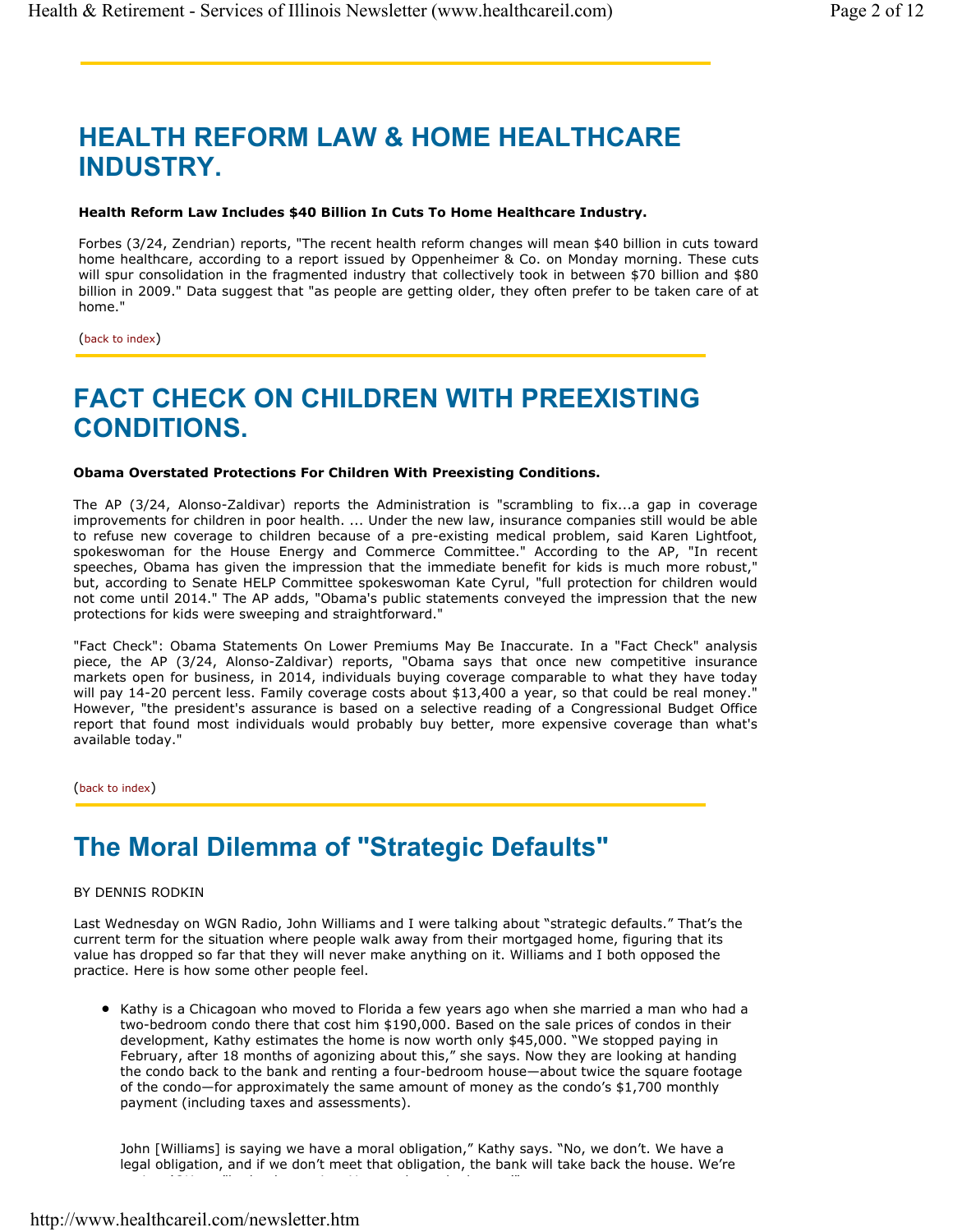saying, 'OK, we'll take that option. You can have the house.'"

- Bob is a mail carrier who lives in a three-bedroom ranch house in Ingleside that he bought in 1992. His mortgages, taken when the house was valued at \$167,000, total \$140,000, but the house's value is now at or below \$130,000. Rate hikes on Bob's adjustable-rate mortgage have pushed his monthly payment from \$1,223 a month to \$1,506, half his monthly take-home pay. "
- Several [mortgage brokers] told me to stop paying and just pile up that money," he says. "They said it will take [the bank] at least a year to evict me, and if I've been saving up the money I can rent even with bad credit, because I'll have six months or a year of rent to put down in advance." Bob would also be in a position to pay off his credit cards and some other debts. But Bob has no plans to walk away. "I still feel the moral obligation," he says. "I've lived in this house a long time, and I would like someday to die in it. But given my current situation, it will probably be from starvation."
- Phyllais and her husband live in Batavia. In 2007 they bought a house in Phoenix for about \$200,000; their daughter and son-in-law live in it and pay a portion of the mortgage. The house is now worth less than half its purchase price. "We'll never break even on it," Phyllis says. They remain current on the payments, but Phyllis says that this is for two reasons only: they don't have another home lined up for their daughter's young family, and Phyllis's husband is opposed to walking away for moral reasons. (He's also worried about the hit to their credit rating.) "If this works out financially better for my family," Phyllis says, "then we should do it. A bank or [corporation] would do the same thing."

As she contemplates her next step, Phyllis, like Kathy and Bob, feels the moral sting diminish a little every time she reads about another bank or financial firm handing out big bonuses or living it up after being bailed out by the federal government. "Sometimes," she says, "you just get tired of being screwed all the time."

(back to index)

# **On the Horizon: Study anticipates stable housing recovery for Chicago in 2011**

#### BY DENNIS RODKIN

After enduring a multiyear decline, the values of most homes in the Chicago area may finally increase slightly by the middle of 2011. Or so says a detailed national forecast issued this past fall by Fiserv, a Wisconsin-based financial services company. According to the report, home prices in the metropolitan region defined as Chicago-Naperville-Joliet will increase by 0.7 percent in the year ending June 30, 2011. Elsewhere, in the area that encompasses Lake County, Illinois, and Kenosha County, Wisconsin, prices will decline by 0.4 percent in that same period—an improvement over the 2.2 percent decline anticipated there for the year ending June 30, 2010. Though relatively flat, both numbers indicate that a stable housing recovery is on the horizon locally, says David Stiff, Fiserv's chief economist. "Chicago is heading toward a period of flat prices more quickly than other parts of the United States because it didn't participate in the [real-estate] bubble as much."

(back to index)

# **Single Seniors on the Go**

Ed Perkins Tribune Media Services March 19, 2010

#### **Don't let being single stop you from sailing the seven seas.**

The tour and cruise businesses are built around the model of serving people in couples. Unfortunately, the travel industry, in general, has been slow to catch up with the country's increasing single-adult demographic. And it's still behind the times: The traditional "single supplement" can increase the singles' price by as much as 100 percent, and often by 50 percent or more. Although lots of cruise lines and tour operators target singles, their solution is almost always to pair you up with another single. If you really want to travel solo, you continue to face some serious cost hurdles.

This report was triggered by a release from the USTOA (United States Tour Operators Association), the trade association for the country's largest and most substantial operators. According to USTOA's data,

h 40 f A i d i l d i l d i l d i l d i l d i l d i l d i l d i l d i l d i l d i l d i l d i l d i l d i l d i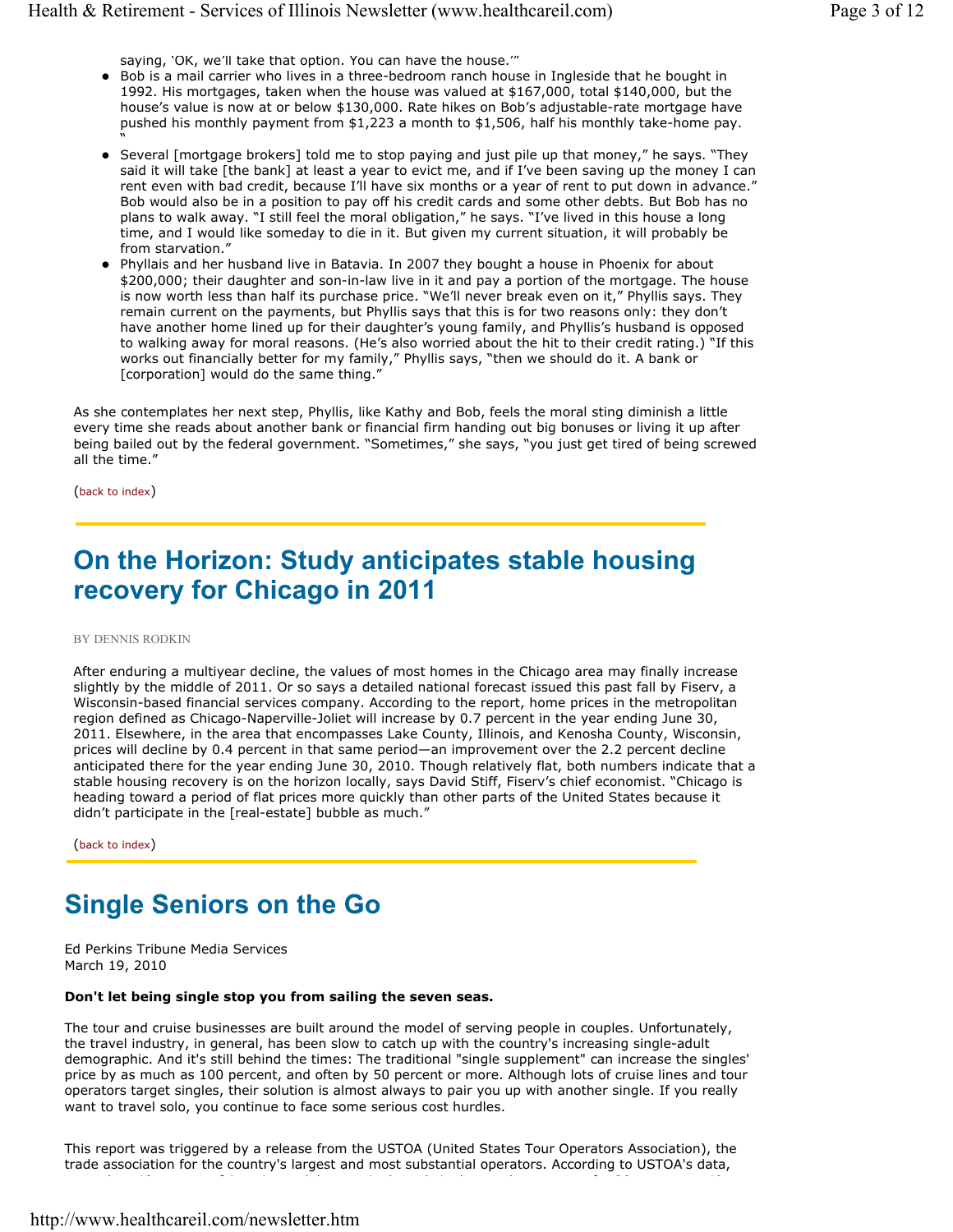more than 40 percent of American adults are single and single travelers account for 20 percent to 40 percent of most individual tour departures. And if you're in that very large population segment, your choice often is either travel single or stay home. Seniors, especially can feel the pinch: A long-term spouse or companion may be unable to travel, or may no longer be around at all. But the problem faces travelers of just about any age.

With many singles, the main challenge is economic, not social. If you're willing to have a cruise line or tour operator find you a cabin- or roommate, you can easily get around the single supplement. That way you pay the usual "per person, double occupancy" rate, just as couples do. USTOA says that more than 60 percent of its members offer "single shares," and many other tour operators and cruise lines do the same. Some even "guarantee" a share: If they can't find you a companion of the same sex, you can travel alone at the per-person rate.

Although I've never done it, I can see some advantages to traveling with a stranger. You're together strictly to share a room or cabin for sleeping; the rest of the time, you're free to do whatever you want, whenever you want. Even if you're more social, on a tour you can hang with anyone you want in the tour group - including the roommate, if you get along well.

However, if you're wary of spending a week or more in close quarters with a stranger, you have the option of finding your own companion. Often, you can locate a traveling companion from among your usual circles - friends, relatives, co-workers, or members of your church, club, professional association or your other organizations. You can ask around or even post a notice in a newsletter, bulletin, on a board, or such.

If that doesn't work, you can still explore potential companions before you start your trip. Several membership organizations match potential travelers, including Connecting Solo Travel Network, Travel Acquaintance and Travel Chums. You enroll (usually with modest "dues") and submit a personal profile with a list of places you want to visit. The organization then sends you a list of potential matches, and, depending on your reaction, you can start contacting or even meeting with any that seem of interest. Depending on your interests beyond just travel, these organizations arrange either same- or opposite-sex matches.

If you really want to travel solo, you have a tougher problem avoiding single supplements. However, a few online agencies specialize in tours and cruises either with low single supplements or none. Among them is O Solo Mio Tours; although it, too, pushes shares, it tries to find at least a few one-person accommodations on its tours.

**OTHER OPTIONS:** Tour operators and cruise lines sometimes reduce or waive single supplements as a promotional gimmick, especially on last-minute deals. And some big cruise ships have a few cabins designed - and priced - strictly for solo travelers.

Of course, if nothing else works, you can shun organized tours and arrange your travel independently. You will, however, pay as much or almost as much for solo occupancy of a hotel room as double. Still, if you really want privacy, you can find it at reasonable rates.

(back to index)

#### **High-Risk Health Pool Faces Start-Up Hurdles.**

#### By ANNA WILDE MATHEWS

The health-care overhaul enacted this past week sets a 90-day deadline for setting up a high-risk insurance pool for uninsured people with health problems, but the complexity of that task presents challenges for regulators.

Existing state insurance pools, which often contract with insurers to administer benefits, might provide a platform. The Department of Health and Human Services will start by evaluating the existing resources, an Obama administration official said.

"To the extent there are programs that work, we would like to build on them," the official said. But the administration will also consider starting a new plan or plans, the official said.

The department is "working hard to implement this bill responsibly and we are confident we will be able to meet this deadline," a spokesman said.

The law sets aside \$5 billion for the new federal program, and lays out broad guidelines for eligibility and structure. People with pre-existing health conditions and without insurance for six months qualify. The

i d'an d'an deus d'an deus d'an deus d'an deus d'an deus d'an deus d'an deus d'an deus d'an deus d'an deus d'a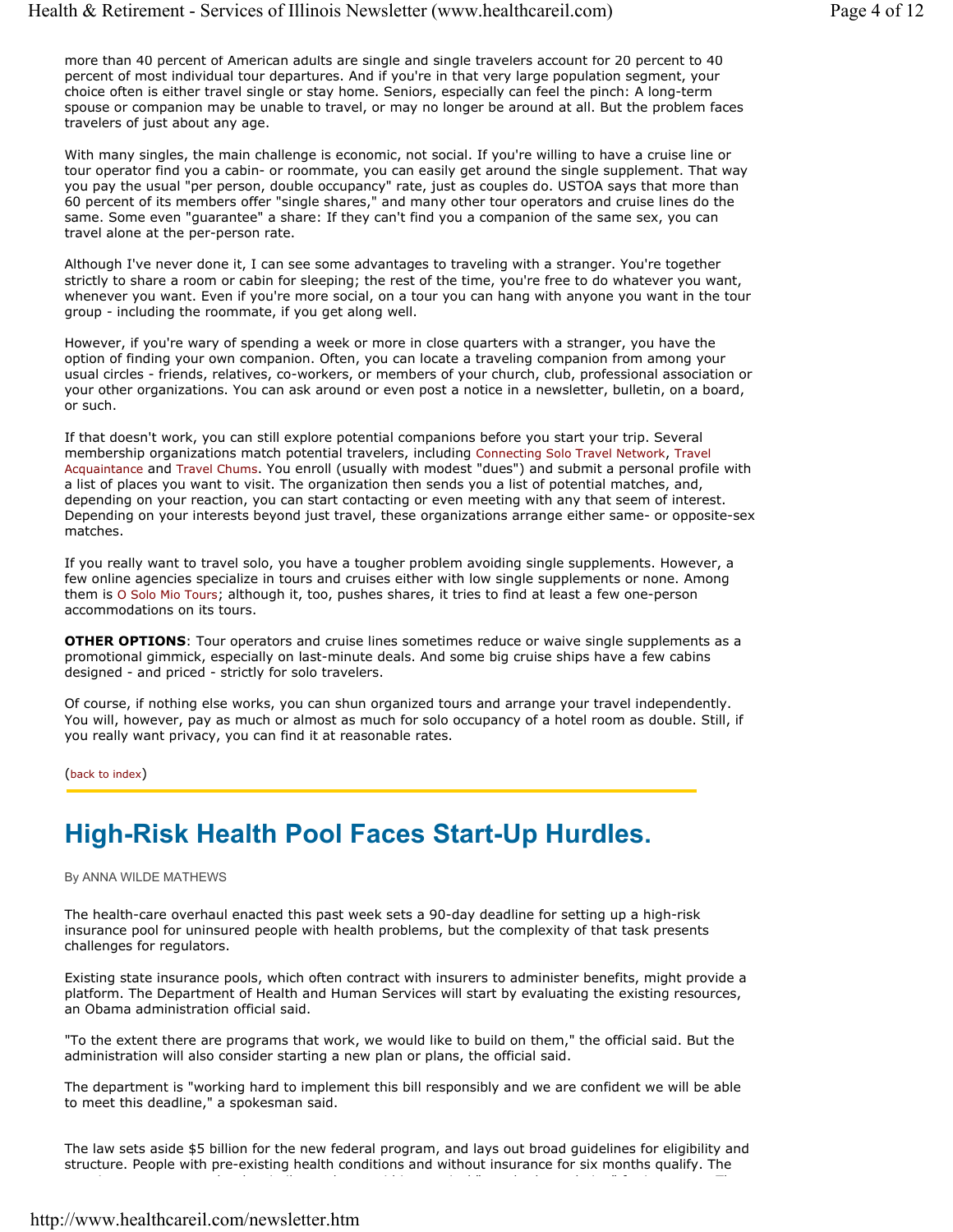premiums are supposed to be similar to those paid in a typical "standard population" for insurance. The high-risk pool will end in 2014, when other provisions of the legislation are supposed to ensure that people with pre-existing health conditions can obtain coverage.

The new plan must cover at least 65% of the costs of participants' care on average, and it caps out-ofpocket charges at \$5,950 a year for an individual or \$11,900 for a family. Also, it can't exclude coverage of participants' pre-existing conditions.

That is appealing to people like Theresa Hoss, 57 years old, of Bedford, Texas. Ms. Hoss said she and her husband haven't been insured since the company that employed him shut down last year. Their application to buy individual insurance was rejected because of their pre-existing health conditions.

Ms. Hoss has diabetes, high cholesterol and high blood pressure, among other health issues, and her husband is a colon-cancer survivor who also had polio as a child. They haven't completed the process of applying for the Texas high-risk pool because they plan to move to a different state.



Ms. Hoss said they have dipped into retirement savings to pay for treatment, and she is closely watching the details of the new federal plan. "We are very hopeful," she said. "It would be absolutely a relief."

The 35 state pools often have high premiums and sometimes don't cover existing health problems for an initial period. Many existing state risk pools "have struggled" largely because of limited funds, said Deborah Chollet, a senior fellow at Mathematica Policy Research. The Florida pool has been closed to new enrollees since 1991.

The National Association of State Comprehensive Health Insurance Plans, a trade group, is pushing for the new federal program to work through the state entities, its members. "We're here, we're shovelready, we know the population," said Vernita Bridges-McMurtrey, chairwoman of the organization.

Legislative action is typically needed to start a new pool. Even some existing pools might need actions by state legislatures to handle the federal program, though the health bill includes language aimed at avoiding such situations. The alternative of setting up either a new national pool or separate new pools in the states without them might be daunting as well.

"Creating a new not-for-profit insurance entity is a very formidable undertaking, and you don't do it in 90 days," says Stephen Finan, senior director of policy for the American Cancer Society's Cancer Action Network.

The federal risk pool—which isn't allowed to contract with for-profit companies—may also risk running into a funding shortfall at some point, experts say. The current high-risk pools insure around 200,000 people and spent roughly \$2 billion in 2008. The Government Accountability Office estimated in a report last July that roughly four million more people might be eligible in states with pools.

It is premature to say whether the funding may fall short, the administration official said, but the amount was derived from projections by the Congressional Budget Office and the GAO number likely overshoots the eligible population.

The administration official said the federal implementers "don't have time to wait for a state to start something that will take a year to get up and running." The person said there are other possibilities, such as working through insurance plans that cover states' own employees

(back to index)

# **HEALTH REFORM LAW INCLUDES CHANGES**

The changes to the health reform law contained in H.R.4872 include:

• A new 3.8 percent tax on high income taxpayers' unearned income, including annuity withdrawals. The tax will take effect in 2013. Thus, for taxpayers with modified adjusted gross income in excess of \$200,000 (individual) or \$250,000 (married filing jointly), annuity distributions received in 2013 and later will be subject to the 3.8% tax. Other unearned income subject to the 3.8% tax includes interest, dividends, rents, and royalties.

• An increase in the threshold at which the high value health insurance tax is triggered, and a change in the tax's effective date. The tax takes effect in 2018. It is a 40% tax, payable by "the insurer" (the

insurance company or the employer or plan administrator in the case of self insurance or other noninsurance company coverage, like flexible spending accounts), if the aggregate value of the employerff d i di id l sono di di id 10 200 f i di id l S di id l S di id l S di id l S di id l S di id l S di id l S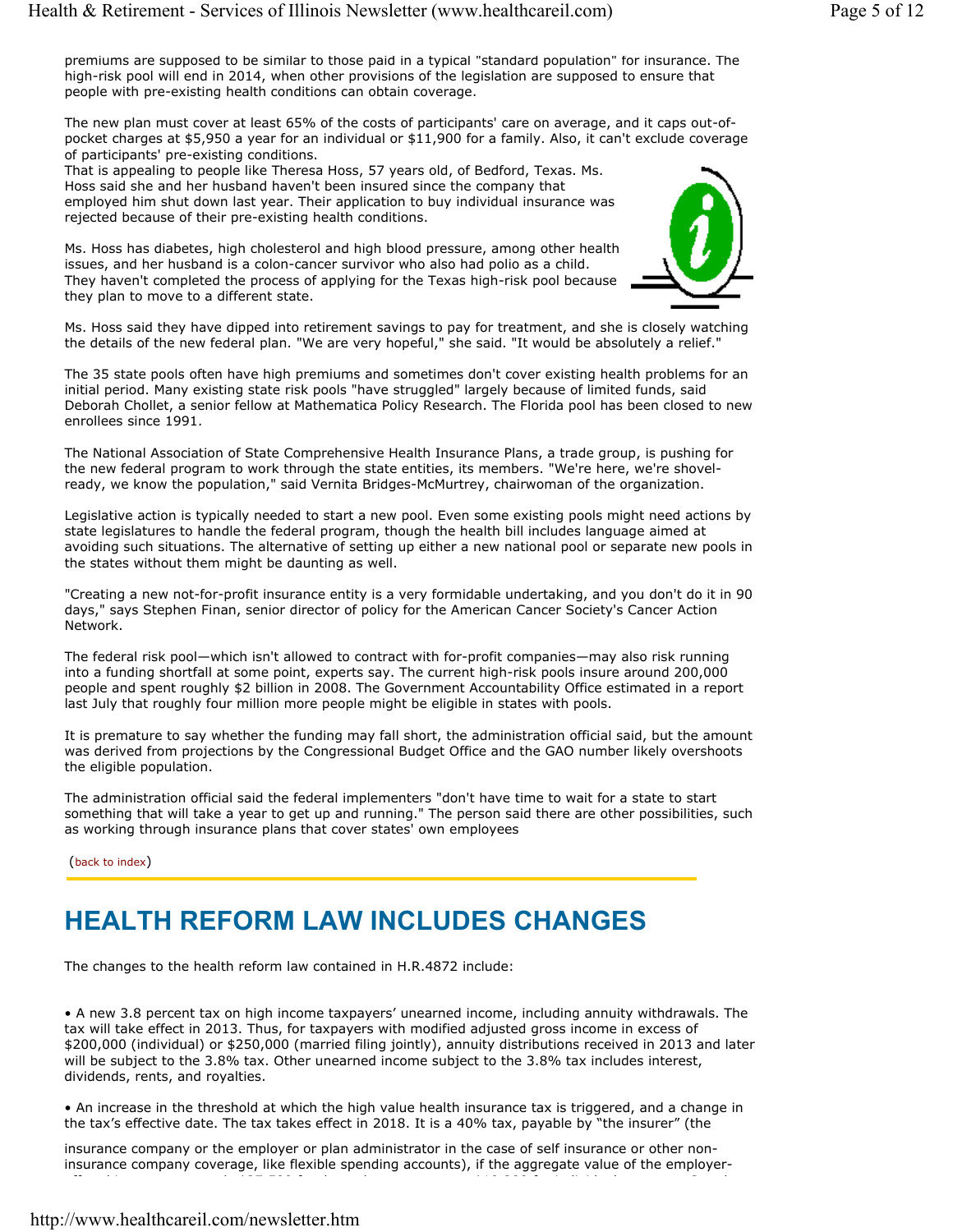offered insurance exceeds \$27,500 for dependent coverage or \$10,200 for individual coverage. Stand alone dental and vision coverage is exempt from the aggregation rules. The employer is responsible for doing the aggregation calculations.

• Starting in six months, insurance policies will be required to allow coverage for adult (unmarried) children up to age 26 under their parents' policies.

• Starting in six months, insurance can no longer base coverage (availability or price) on preexisting conditions for children. Adult coverage cannot be denied based on preexisting conditions as of 2014.

• The fine for failure to comply with the individual mandate was modified. The new law will fine those who fail to carry health insurance coverage, and whose income exceeds the amount needed to be required to file federal income tax returns, as follows:

o In 2015, the fine will be the greater of \$325 or two percent of income.

o In 2016 it will be the greater of \$695 or 2.5 percent of income.

• Increases the "employer shared responsibility" assessment in two ways:

o The assessment goes from \$750 per full-time employee to \$2,000 per full-time employee, if the employer does not offer health insurance and also employs at least one person who qualifies to buy his/her own health insurance with federal subsidies. The employer's first 30 employees are not counted in calculating the assessment. Employees in the waiting period between date of hire and eligibility for the employer's health plan are not counted. Only full-time employees are counted for purposes of calculating the assessment, although "full-time equivalents" are used to determine whether the employer is subject to the rule. (Only employers with 50 or more full-time (including full-time equivalents) are subject to the rule.) Full-time equivalents are determined by counting all part-time hours worked in a month, and then dividing by 120, to reach the number of "full-time equivalent" employees the employer has. The employer responsibility rules take effect in 2014.

o The assessment on employers whose insurance is not "affordable" goes from \$2,000 per affected fulltime worker to \$3,000 per affected full-time worker. This means that if a full-time worker has to pay more than a specified percentage of his/her salary (a sliding scale that tops out at 9.5%) for the employer's health insurance, the employer's insurance is not "affordable." If that full-time worker uses a federal subsidy to buy his/her own insurance, then the employer must pay an assessment of \$3000 to help defray the cost of the subsidy for that worker buying his/her own insurance. This rule also takes effect in 2014.

• A delay of the Flexible Spending Account (FSA) cap (\$2,500, indexed) effective date to 2013.

• Closes the Medicare Part D prescription drug benefit "donut hole" over 10 years—i.e., provides for coverage under Medicare Part D for the cost of all prescription drugs, not just costs below \$2,830 and above \$4,550.

• Modifies Medicare Advantage (MA) plan rules as follows:

o Freezes MA payments in 2011. Beginning in 2012, MA benchmarks are reduced to from 95% of Medicare spending in high cost areas to 115% of Medicare spending in low-cost areas. The benchmark reductions will be phased in over three, five or seven years, depending on the extent of the resulting payment reductions.

o Authorizes the Centers for Medicare and Medicaid Services to adjust MA risk scores for observed differences in coding patterns relative to fee-for-service.

o Requires MA plans spend at least 85% of their revenue on medical costs on activities that improve quality of care.

(back to index)

# **FTC's Free Credit Report Rule takes effect April 2**

#### NEW ORLEANS

A quick Google search of "free credit report" will result in a whole host of Web sites that claim to offer free credit reports, but the Federal Trade Commission is warning consumers that just because a site says it's free, doesn't mean it is.

The Problem Solvers first informed consumers about the FTC's new Free Credit Reports Rule in February, but that rule is going to officially take effect this Friday Starting April 2 if a Web site offers a free credit report it must by law include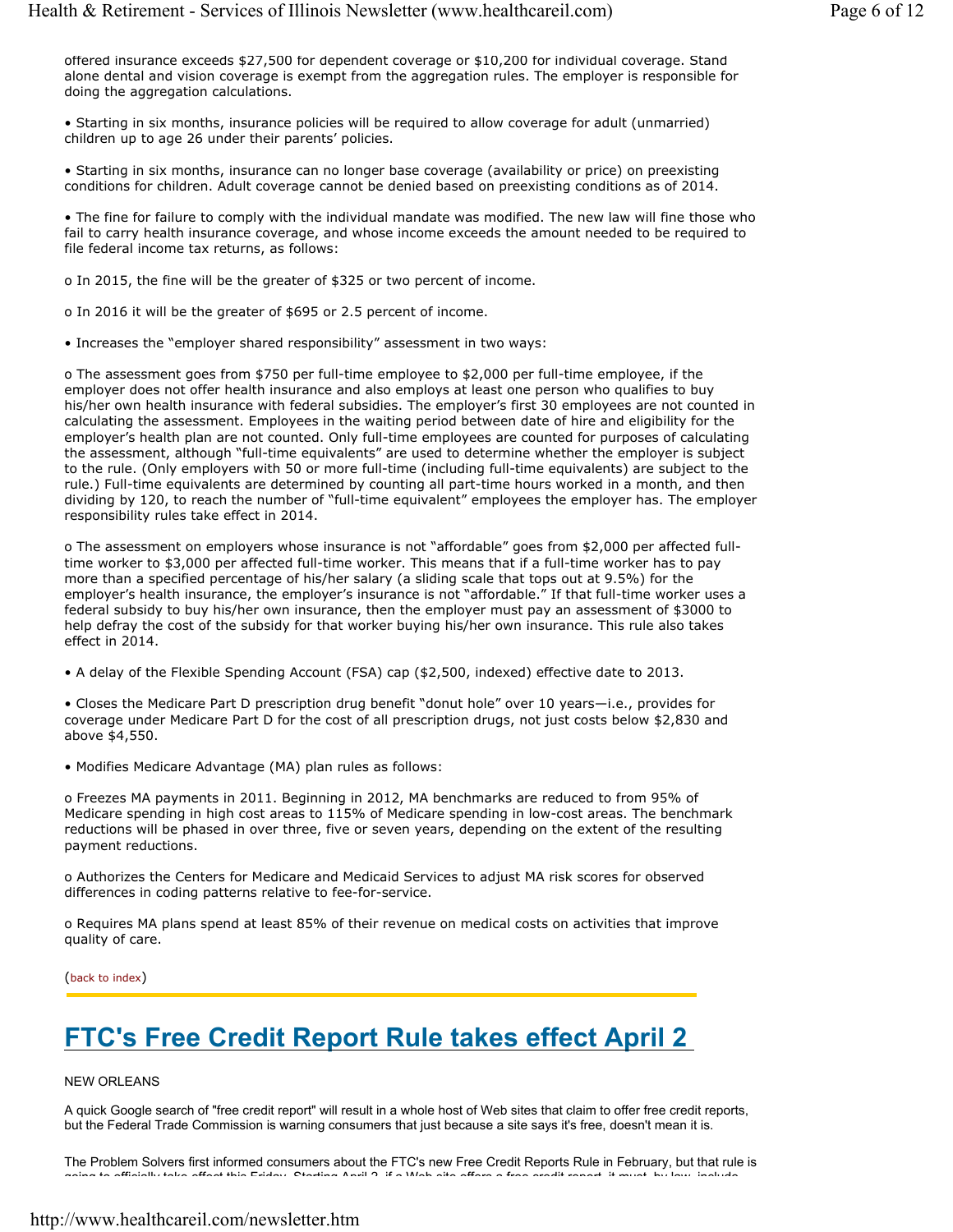going to officially take effect this Friday. Starting April 2, if a Web site offers a free credit report, it must, by law, include the following disclosure (with functioning, clickable links) at the top of each page that mentions free credit reports:

> THIS NOTICE IS REQUIRED BY LAW. Read more at FTC.GOV. You have the right to a free credit report from AnnualCreditReport.com or 877-322-8228, the ONLY authorized source under federal law.

One Web site, FreeCreditReport.com, is already presenting a version of this message on the top of its site, but under federal law, it will have to present the full message after April 1. See a screen shot of the top of its Web site as of March 30 here:

for FreeCreditReport.com | Credit Repo...

Free credit reports are available under Federal law at: AnnualCreditReport.com.



**Know your Score:** 

(back to index)

www.healthcareil.com

# **Nursing home industry, advocates for elderly wrangle over change.**

#### **Both sides agree overhaul needed, but not on the extent.**

By Gary Marx and David Jackson, Tribune reporters 6:31 p.m. CDT, March 30, 2010

Though nursing home operators and advocates for seniors have expressed support for an overhaul of Illinois' troubled long-term care system, sharp differences are emerging in Springfield over how much change is needed.

The nursing home industry is balking at three key proposals of Gov. Pat Quinn's Nursing Home Safety Task Force, whose February report served as a starting point for legislative action. Operators are objecting to raising minimum staffing levels across the board, increasing fines and penalties for unsafe and poorly run facilities, and raising fees to help pay for new safety enforcement.

Meanwhile, some nonprofit groups advocating for the elderly and mentally ill are trying to advance various additional reforms they have championed for years.

Some senior advocates oppose the task force recommendation to license separate wings or facilities for violent patients so they will not endanger vulnerable nursing home residents. Such segregated units, they argue, would present little improvement over state-funded institutions that have offered the mentally ill inadequate therapy and support.

The legislative maneuvering follows months of stated support from industry and advocates for broad changes in Illinois' nursing homes. Quinn's panel was formed in response to Tribune reports documenting cases where elderly and disabled residents were assaulted, raped and even murdered by their housemates.

The tough and sometimes tense negotiations have been playing out in twice-weekly meetings co-chaired by task force chairman Michael Gelder and David Ellis, chief legal counsel for Illinois House Speaker Michael Madigan (D-Chicago).

State officials, elder advocates and industry representatives are now meeting in roughly two dozen smaller "working groups" in an effort to hammer out a consensus on the most difficult issues before proposed legislation moves forward in the next week or so. The General Assembly is scheduled to adjourn May 7.

It is unclear whether Madigan will use his considerable power to ensure that the bill emerging from Ellis and Gelder's committee reflects the recommendations of the task force report — and whether Madigan will then push that bill through the House. Ellis declined to comment.

"Dozens of interested stakeholders have been putting in scores of hours of effort to try and make this a legislative reality," Gelder said. "I am approaching the moment of decision where we have to decide what we will actually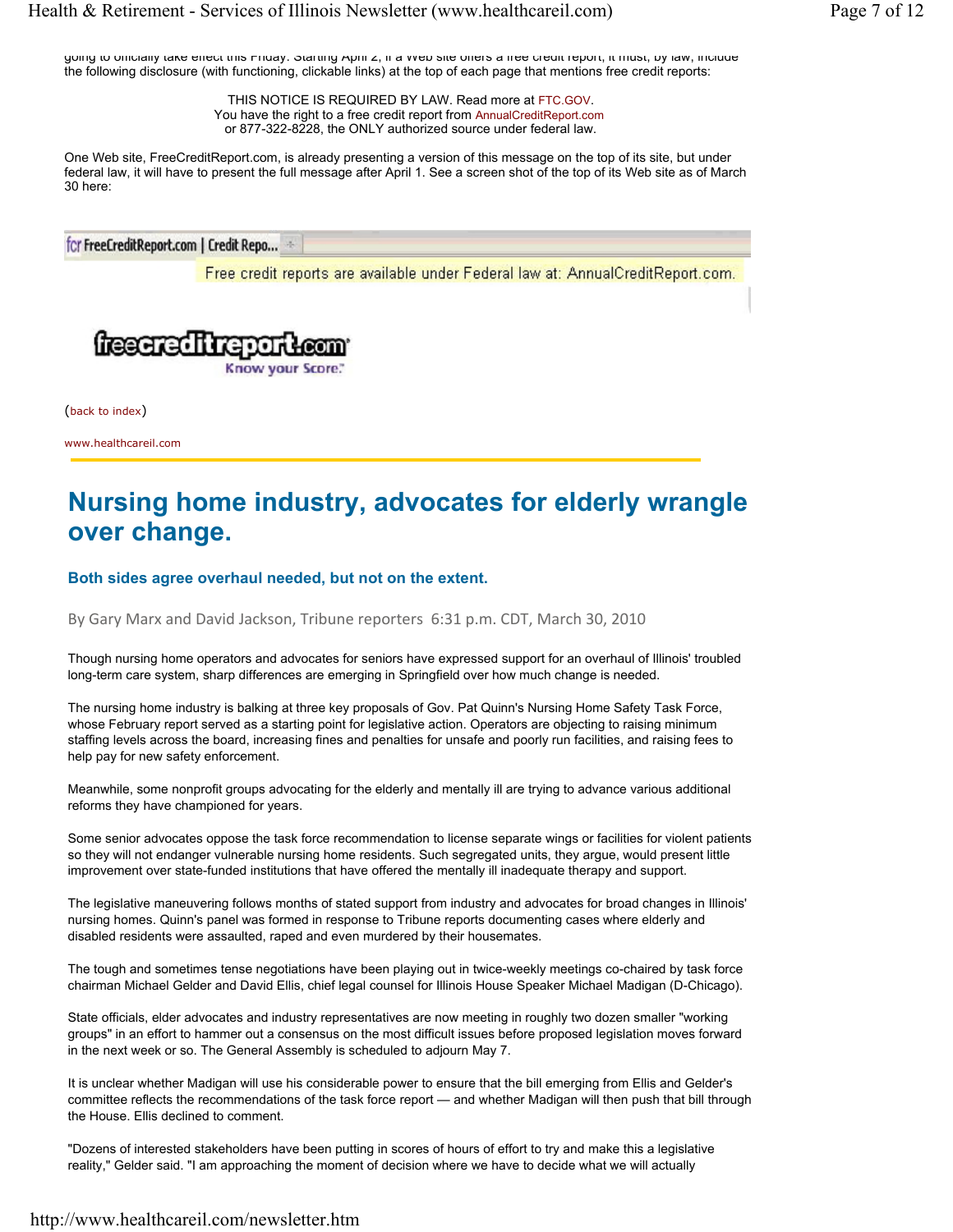accomplish in this bill. No group is likely to get everything it wants."

Illinois relies more heavily than other states on nursing homes to house younger psychiatric patients — including thousands with felony records — and understaffed facilities have failed to treat and monitor violent residents who cycle in from jails, psychiatric wards and homeless shelters, government records show.

The task force's 52-page report attempts to address problems in the system through 38 specific recommendations along with an ambitious plan to move thousands of mentally disabled people from nursing homes into smaller residential programs that provide intensive therapy and supervision for those who require it, but greater independence for those who don't.

The report was widely praised by industry and advocates for the elderly and mentally ill, but in recent weeks the two sides have laid down markers of their own.

Wendy Meltzer, executive director of the nonprofit Illinois Citizens for Better Care, said the outcome of the negotiations is uncertain given that the nursing home industry is "minimizing the need for changes."

"We just don't know ultimately where this is going," said Meltzer. "We don't know what the bill will look like."

But Terry Sullivan, regulatory director of the Health Care Council of Illinois, the state's largest nursing home trade association, said the advocates are introducing "extraneous issues that have nothing to do with nursing home safety."

"An awful lot of legislative proposals in the past six weeks go far beyond the governor's nursing home task force and the main issues raised by the Tribune series," he said.

Sullivan argues that the industry's problems center on the subset of nursing homes that mix younger mentally ill patients with the elderly and disabled. He said legislative solutions should be focused on resolving that issue.

But David Vinker, AARP's associate state director, said many Illinois nursing homes fail to reach even minimum standards for quality of care and safety.

The two sides have introduced very different legislative proposals as part of the negotiating process, and Republican and Democratic lawmakers have entered the fray, sponsoring bills and occasionally participating in roundtable negotiations led by Gelder and Ellis.

State Rep. Lou Lang, D-Chicago, has emerged as the most prominent lawmaker pushing the industry-backed proposals. On the advocate side are Democratic legislators Heather Steans, Jacqueline Collins, Mary Flowers and Julie Hamos.

The nursing home industry has long been an influential voice in Springfield, in part because local nursing facilities are among the most important employers in many Downstate communities. The industry also has donated generously to the campaigns of prominent politicians and enlisted politically connected lobbyists, according to interviews and records.

"The nursing home lobby has traditionally been very strong," said Steans, a state senator whose Uptown/Edgewater district includes several troubled facilities. "But I remain cautiously optimistic."

(back to index)

www.healthcareil.com

# **Seniors Wary Of Healthcare Overhaul.**

The AP (4/1, Alonso-Zaldivar) reports, "Seniors aren't celebrating President Barack Obama's healthcare overhaul," and Democrats "fear that seniors won't see it that way for this fall's elections." An Associated Press-GfK survey in March "found that 54 percent of seniors opposed the legislation that was then taking final shape in Congress," and last week a USA Today/Gallup Poll "found that a majority of seniors said passing the bill was a bad thing." Undoubtedly, "the broad cuts in projected Medicare payments to insurance plans, hospitals, nursing homes and other service providers will sting," but "the new law also improves the lot of many Medicare beneficiaries." AARP and "other major organizations representing seniors supported the law, despite the polls," and "now they're planning a sustained outreach campaign to call attention to the legislation's benefits. It might not be an easy sale."

http://www.washingtonpost.com/wp-dyn/content/article/2010/03/31/AR2010033102331.html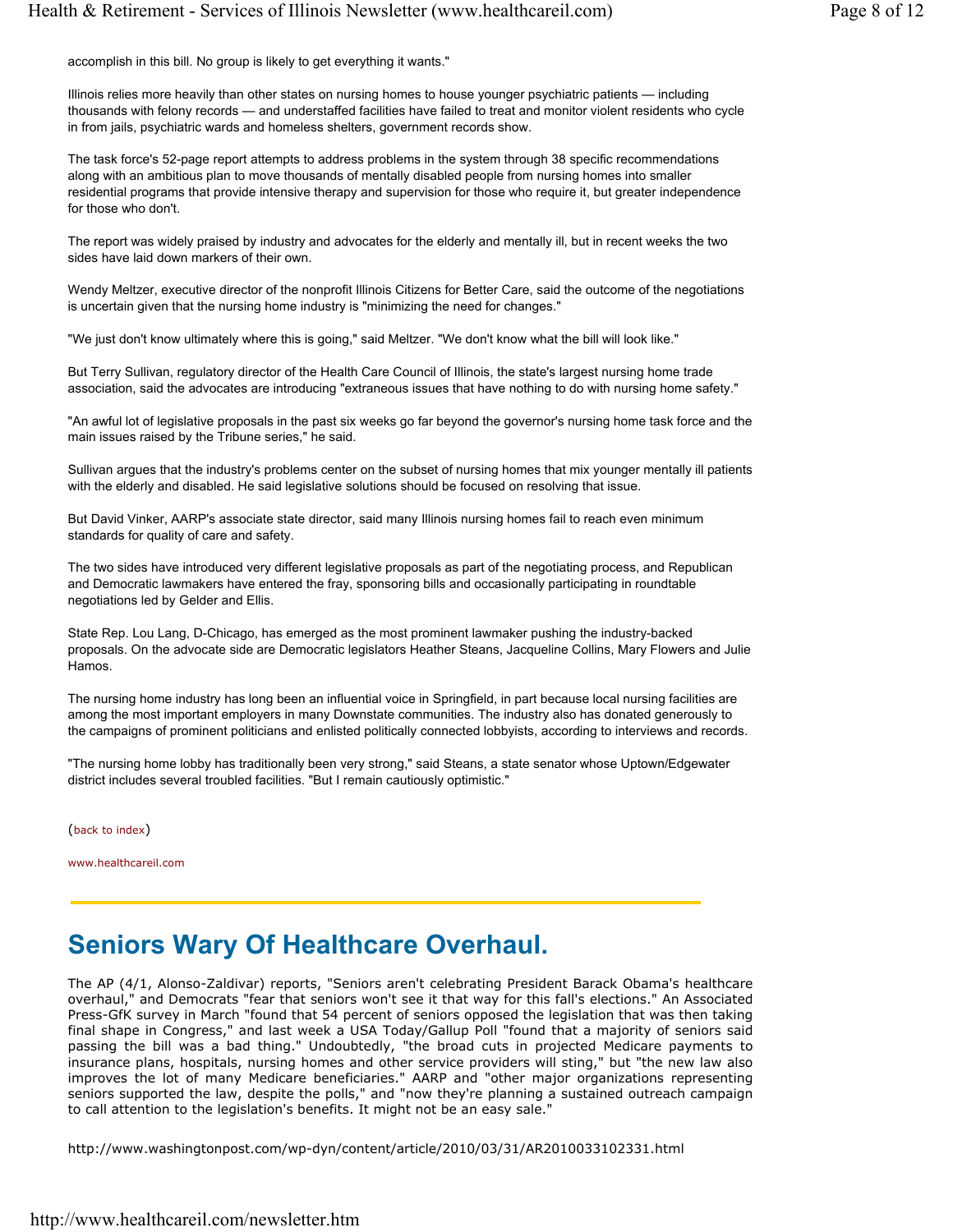(back to index)

# **Baffled by Health Plan? So Are Some Lawmakers.**

By ROBERT PEAR Published: April 12, 2010

WASHINGTON — It is often said that the new health care law will affect almost every American in some way. And, perhaps fittingly if unintentionally, no one may be more affected than members of Congress themselves.

In a new report, the Congressional Research Service says the law may have significant unintended consequences for the "personal health insurance coverage" of senators, representatives and their staff members.

For example, it says, the law may "remove members of Congress and Congressional staff" from their current coverage, in the Federal Employees Health Benefits Program, before any alternatives are available.

The confusion raises the inevitable question: If they did not know exactly what they were doing to themselves, did lawmakers who wrote and passed the bill fully grasp the details of how it would influence the lives of other Americans?

The law promises that people can keep coverage they like, largely unchanged. For members of Congress and their aides, the federal employees health program offers much to like. But, the report says, the men and women who wrote the law may find that the guarantee of stability does not apply to them.

"It is unclear whether members of Congress and Congressional staff who are currently participating in F.E.H.B.P. may be able to retain this coverage," the research service said in an 8,100-word memorandum.

And even if current members of Congress can stay in the popular program for federal employees, that option will probably not be available to newly elected lawmakers, the report says.

Moreover, it says, the strictures of the new law will apply to staff members who work in the personal office of a member of Congress. But they may or may not apply to people who work on the staff of Congressional committees and in "leadership offices" like those of the House speaker and the Democratic and Republican leaders and whips in the two chambers.

These seemingly technical questions will affect 535 members of Congress and thousands of Congressional employees. But the issue also has immense symbolic and political importance. Lawmakers of both parties have repeatedly said their goal is to provide all Americans with access to health insurance as good as what Congress has.

Congress must now decide what steps, if any, it can take to deal with the problem. It could try for a legislative fix, or it could adopt internal policies to minimize any disruptions.

In its painstaking analysis of the new law, the research service says the impact on Congress itself and the intent of Congress are difficult to ascertain.

The law apparently bars members of Congress from the federal employees health program, on the assumption that lawmakers should join many of their constituents in getting coverage through new state-based markets known as insurance exchanges.

But the research service found that this provision was written in an imprecise, confusing way, so it is not clear when it takes effect.

The new exchanges do not have to be in operation until 2014. But because of a possible "drafting error," the report says, Congress did not specify an effective date for the section excluding lawmakers from the existing program.

Under well-established canons of statutory interpretation, the report said, "a law takes effect on the date of its enactment" unless Congress clearly specifies otherwise. And Congress did not specify any other effective date for this part of the health care law. The law was enacted when President Obama signed it three weeks ago.

arrange health insurance for members of Congress in the future. In addition, the report says, Congress did not designate anyone to resolve these "ambiguities" or to help

"This is the internal dependence of the internal dependence of the internal dependence of the internal dependence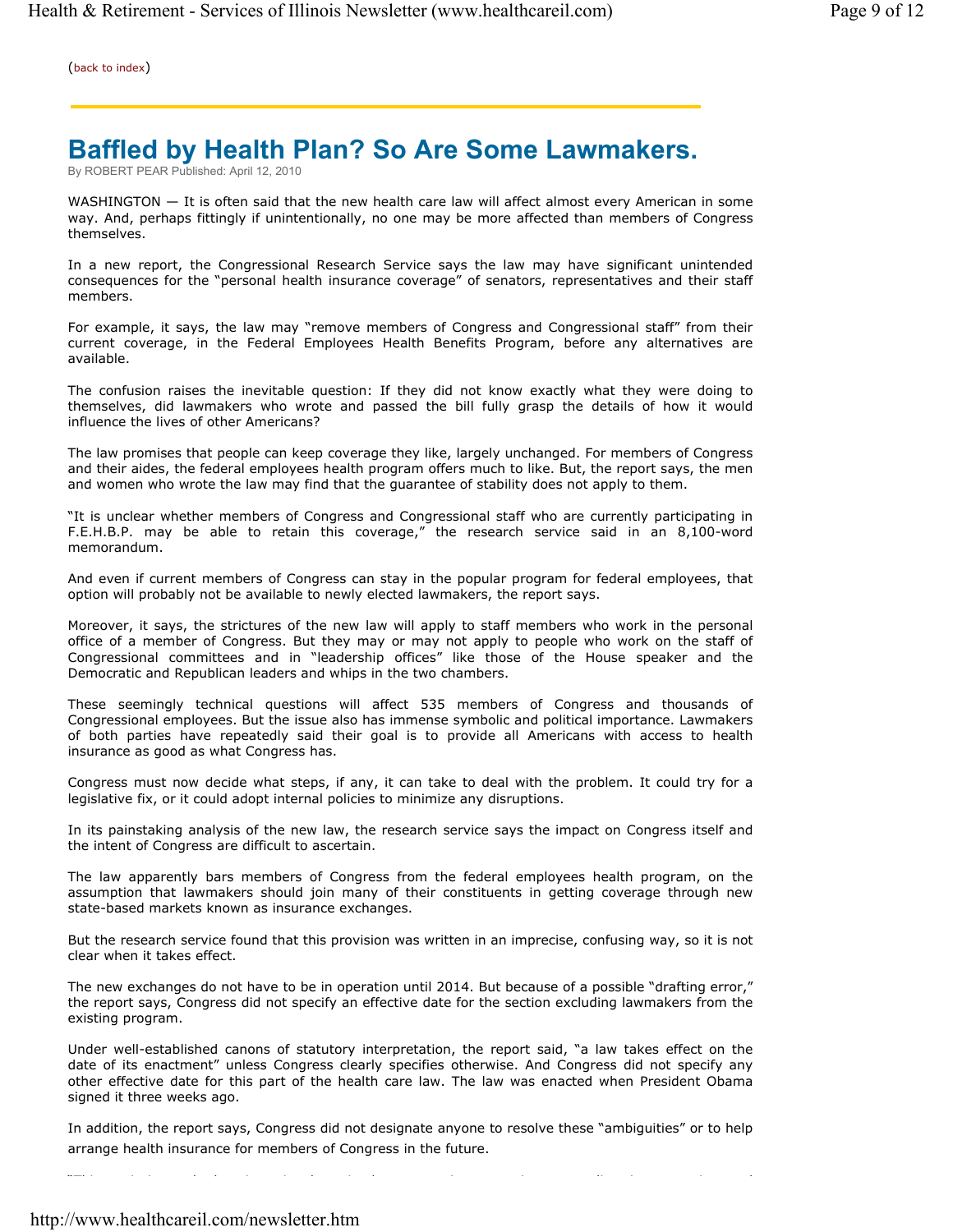"This omission, whether intentional or inadvertent, raises questions regarding interpretation and implementation that cannot be definitively resolved by the Congressional Research Service," the report says. "The statute does not appear to be self-executing, but rather seems to require an administrating or implementing authority that is not specifically provided for by the statutory text."

The White House said last month that Mr. Obama would voluntarily participate in the health insurance exchange, though the law does not require him or other administration officials to do so. His participation as president may depend on his getting re-elected in 2012.

Representative Jason Chaffetz, Republican of Utah, said lawmakers were in the same boat as many Americans, trying to figure out what the new law meant for them.

"If members of Congress cannot explain how it's going to work for them and their staff, how will they explain it to the rest of America?" Mr. Chaffetz asked in an interview.

The provision governing members of Congress can be traced to the Senate Finance Committee. When the panel was working on the legislation last September, Senator Charles E. Grassley, Republican of Iowa, proposed an amendment to require that elected federal officials and all federal employees buy coverage through an exchange, "rather than using the traditional Federal Employees Health Benefits Program."

A scaled-back version of the amendment, applying to members of Congress and their aides, was accepted in the committee without objection.

The federal employees program, created in 1959, now provides coverage to eight million people and, according to the Congressional Research Service, is the largest employer-sponsored health insurance program in the country.

(back to index)

#### **TIMELINE CHART FOR HEALTH CARE REFORM LEGISLATION.**

National Association of Health Underwriters How the Health Care Reform Legislation Will Impact Your Individual and Employer Clients March 29, 2010

http://www.healthcareil.com/newsletter\_files/HCreformtimeline.pdf

(back to index)

#### **5 PROVISIONS EFFECTIVE IN 2010.**

There are five provisions effective this year that will be of great interest to you.

- 1. **Dependent Coverage Extended to Age 26 (beginning with plan years on or after September 23, 2010)**
	- 1. Dependent children must be covered until the child reaches age 26. This includes married dependent children, but does not include the spouse or grandchildren
	- 2. Grandfathered plan may exclude such dependent children if they are eligible for coverage under another employer-sponsored plan
	- 3. Dependent age extension applies only to medical plans
- 2. **No Lifetime Limits (beginning with plan years on or after September 23, 2010)**
	- 1. No lifetime dollar limits on the value of "essential benefits"
	- 2. Lifetime limit prohibition does NOT apply to non-essential benefits
	- 3. Grandfathered plans may not receive this benefit change until their next scheduled renewal date
	- 4. Prohibition on lifetime limits applies only to medical plans

 **f S b 23 2010)**

3. **No Pre-existing Condition Exclusions for Dependent Children (beginning with plan**